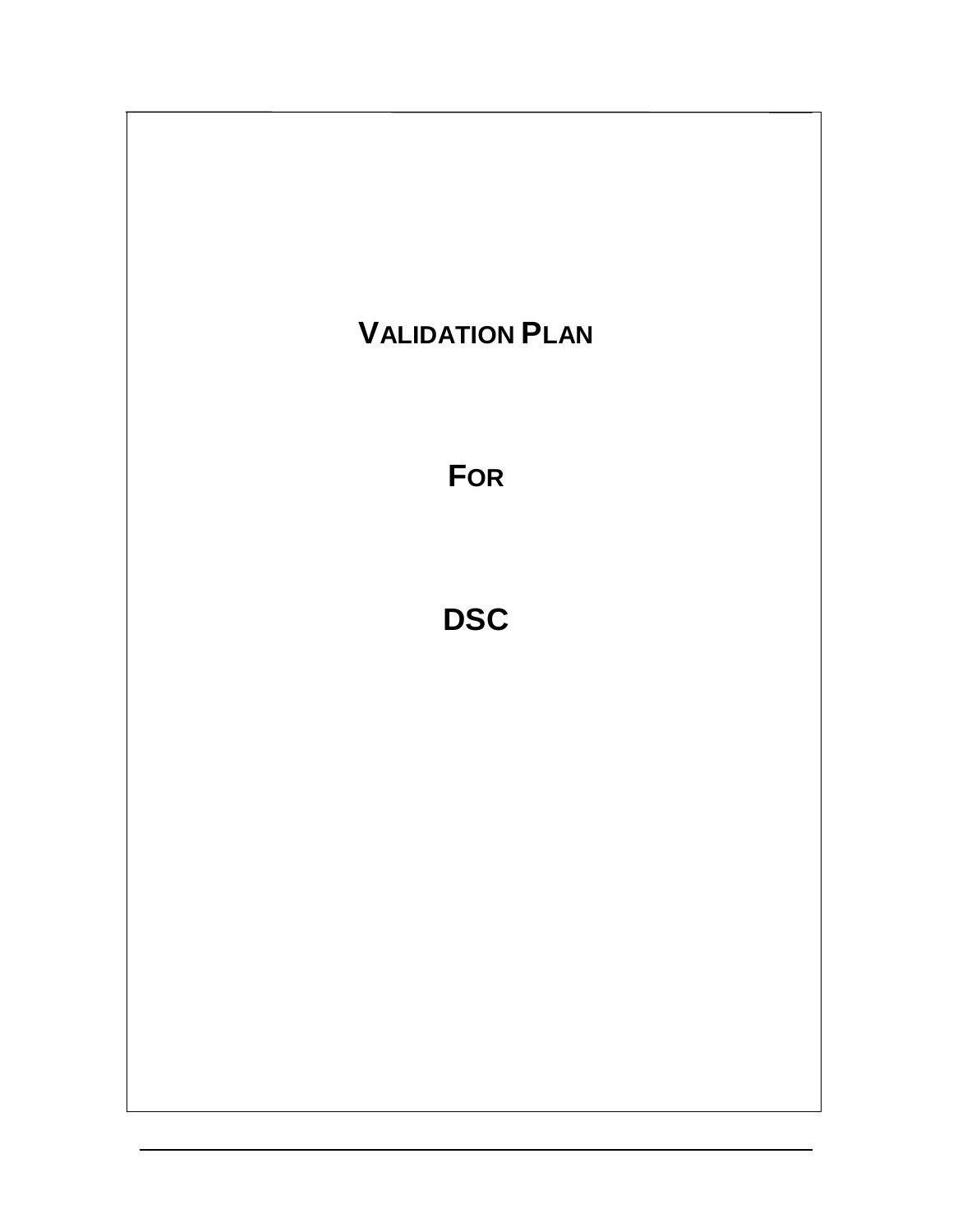# **Table of Contents**

| 2.  |                                                                              |  |
|-----|------------------------------------------------------------------------------|--|
| 2.1 |                                                                              |  |
| 22  |                                                                              |  |
| 23  |                                                                              |  |
| 2.4 |                                                                              |  |
| 3.  |                                                                              |  |
| 31  |                                                                              |  |
|     |                                                                              |  |
| 32  |                                                                              |  |
|     | 3.3 ANNEXURE 2: CHECKLIST FOR ADDING ORGANIZATION NAME IN THE CERTIFICATE: 5 |  |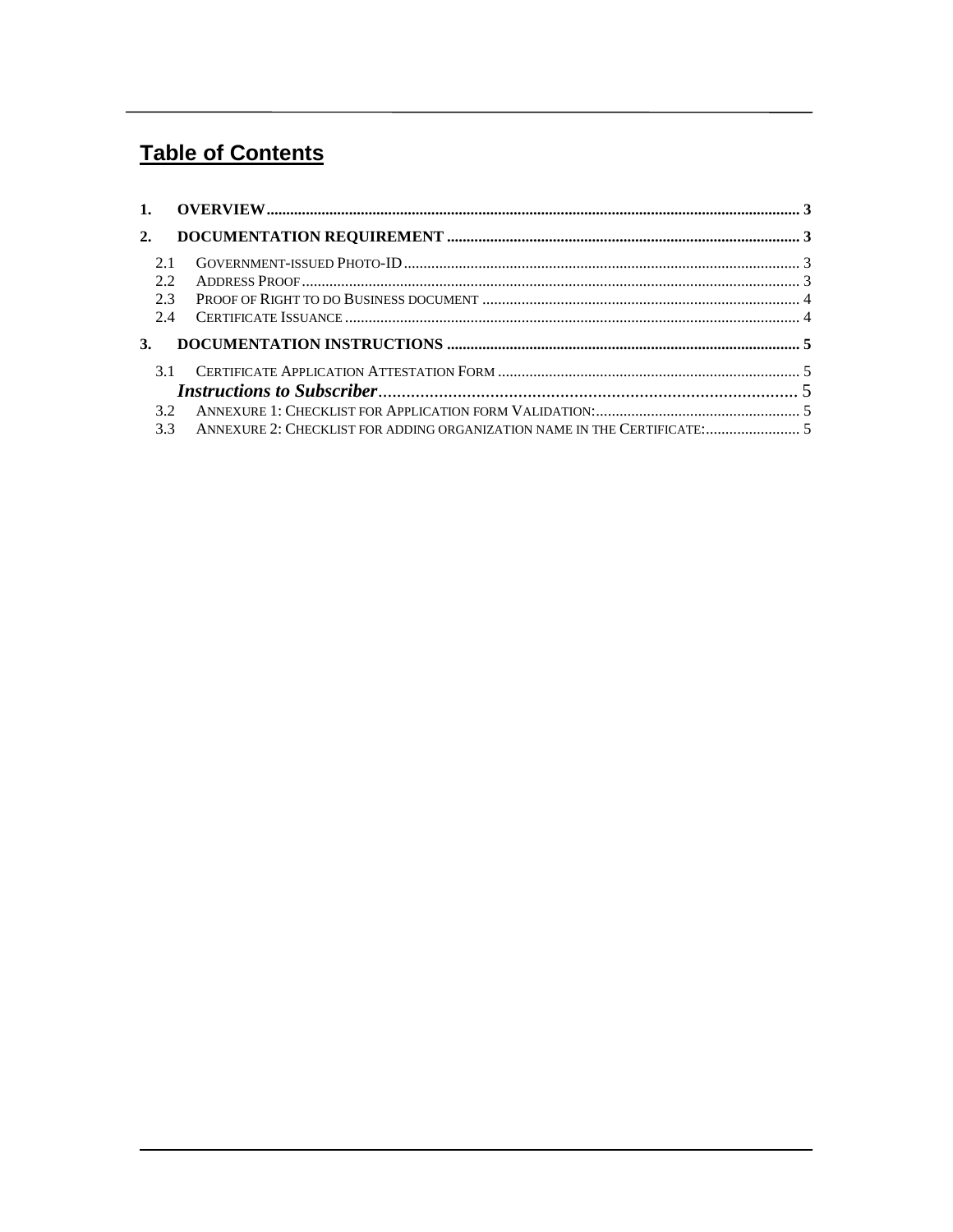# **1. Overview**

SafeScrypt RCAI Class Certificate Hierarchy chains up to the RCAI root and are intended for use wherever the predominant requirement is for legal validity within India. This hierarchy also offers interoperability with other Licensed CA's in India through the common trust anchor of the RCAI root.

The RCAI digital certificate has two variants. One variant permits the publishing of the Name of the Organisation where the subscriber is employed in addition to the personal information of the subscriber, whereas the other variant permits the publishing only the personal information of the subscriber in the certificate.

The Validation and Issuance Procedure employed for both the variants are the same. However when a certificate request of the variant with the Organisation Name to be processed, there are a few additional steps to be performed before the certificate can be issued. The procedures are as detailed in this document.

## 2. Documentation Requirement

## **2.1 Government-issued Photo-ID**

- Pan Card
- Passport
- Driving License
- Any other photo id issued by the Government of India or the state government is acceptable with a condition that the subscriber complete signature MUST be there on the id.

## **2.2 Address Proof**

**Any one** of the following can be submitted for the Address proof:

- Passports
- Driving License
- Voters ID card
- Student SSC / HSC / graduation / post graduation degrees certificate
- Birth certificate
- School leaving certificate
- Electricity bill
- Mobile / Telephone bill
- Water Bill
- Gas Bill
- Property Tax/ Corporation/ Municipal Corporation Receipt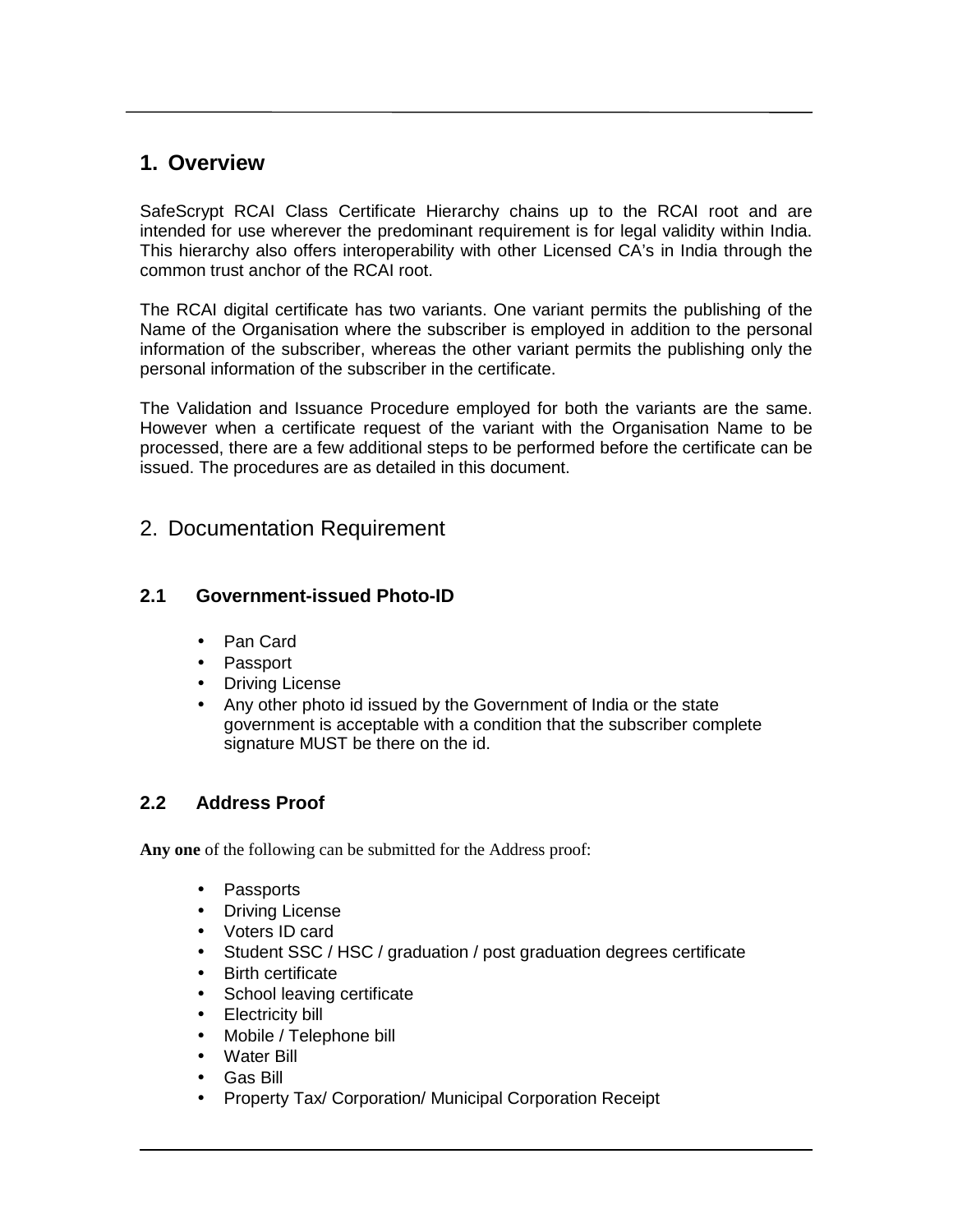- Service Tax/VAT Tax/Sales Tax registration certificate
- Bank Statement attested by the banker
- PF statement.

**Validity of the Address Proof:** Recent proof, but not earlier than 3 months in case of electricity bill, mobile/telephone bill and water bill.

Using single document copy for both Photo-ID & Address proof may be considered. If the address in the Photo-id is different from the Address given in the application then a separate Address proof may be insisted & collected.

NOTE: Attested True Copy of the **Any one** of the above photo-Id/Address proof by Banker / Public Notary or Gazetted Officer

## **2.3 Proof of Right to do Business document**

Documentation to include Organization Name in the certificate – Any one of following document:

- Certificate of Incorporation
- Memorandum of Articles of Association
- Registered partnership deed
- Acts or other valid business license document.

Certified True Copy Company Secretary with Seal, Director, Partner, proprietor or the Employee who attest the Letter of employment)

Authorization letter from Company Director / Partner / Company Secretary or from the authorized person of the requesting organization. This letter is not required for proprietorship firm – proprietor has to produce the proof, which MUST indicate that he is the Sole owner of the requesting organization. The documents can be registration documents, VAT copy that contains Subscriber photo.

## **2.4 Certificate Issuance**

Upon successful completion of all authentication procedures, the digital certificate can be issued. An E-mail is sent to the subscriber with instructions, a PIN and a URL from where the certificate can be downloaded. This e-mail is sent only to the e-mail id of the certificate subscriber, as submitted in the online enrolment.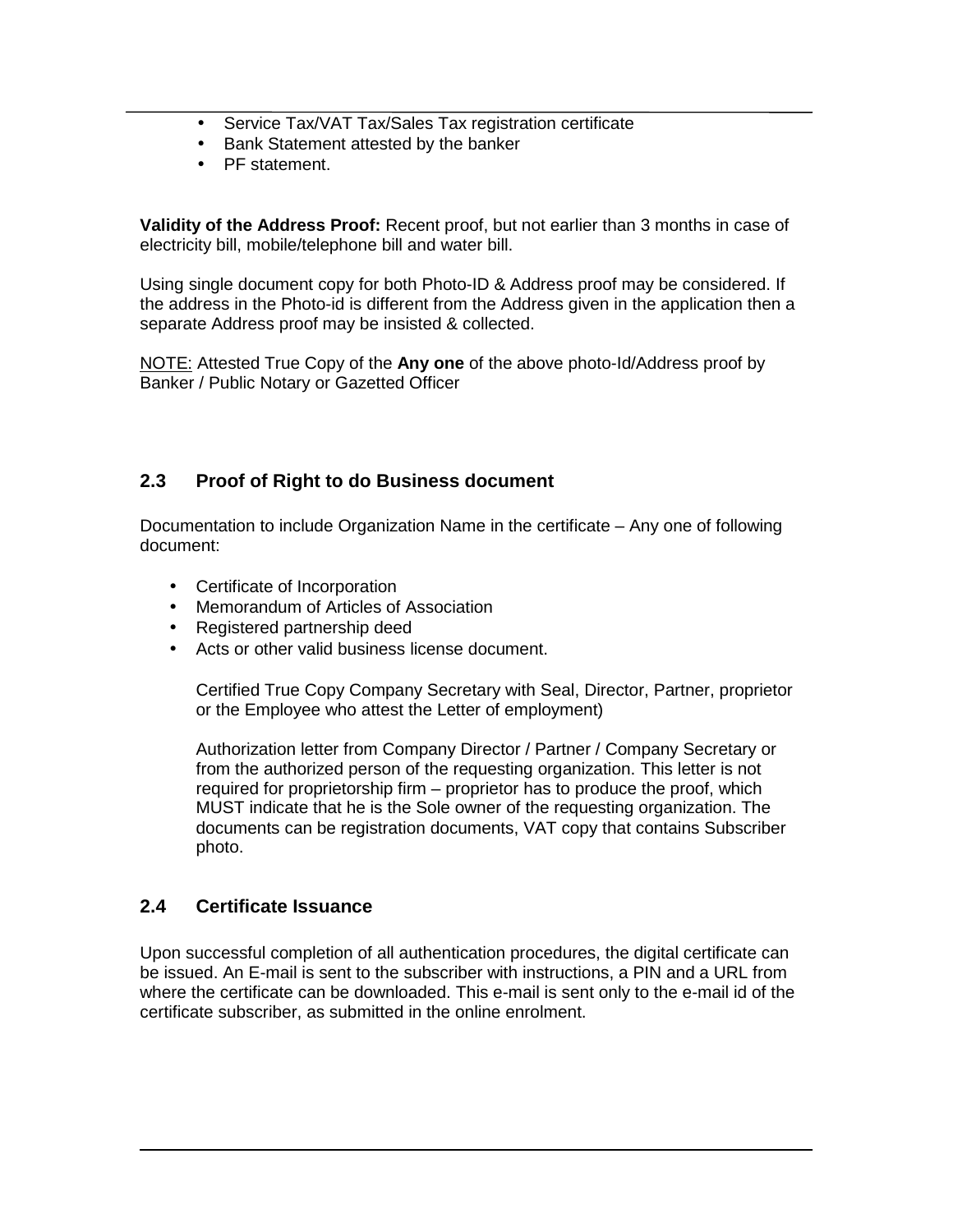# **3. DOCUMENTATION INSTRUCTIONS**

## 3.1 Certificate Application Attestation Form

### *Instructions to Subscriber*

- 1. **Print out** this Form after completing it as required.
- 2. Ensure that all blanks in the Certificate Application Attestation Form are completed
- 3. Subscriber to be present before the RA
- 4. **Retain a copy** of the completed form in a secure location. You will need to reference your name and e-mail address as given in the application should you have a question regarding this certificate application.
- 5. Submit the duly completed Certificate Application Attestation to Sify either through the Sify authorized agents
- 6. Your attested application will be reviewed, As soon as your application is validated, you will receive a confirmatory e-mail (sent to the e-mail address listed in the application) that will provide instructions for picking up your Digital ID. If you have any questions about this application, please e-mail us at support@safescrypt.com

**Note:** The challenge phrase that you provided at the time of enrolment will be required for performing any of the certificate life-cycle management functions such as revocation. You are required to remember this phrase and/or store it in a secure location for future use. You must also ensure that others do not have access to this phrase. Sify does not have access to your challenge phrase.

## **3.2 Annexure 1: Checklist for Application form Validation:**

- $\checkmark$  Subscriber has cross-signed the photograph
- $\checkmark$  All mandatory fields are filled
- $\checkmark$  Given a valid Photo ID.
- $\checkmark$  Recent Address proof (Within 3 months as applicable)
- $\checkmark$  Photo ID proof number and Address matches with the supporting document
- $\checkmark$  Photo ID proof and Address proof are attested
- $\checkmark$  Signature in the Application form matches with the Govt Issued Photo ID signature
- $\checkmark$  Check the photo belongs to the subscriber
- $\checkmark$  Sify RA has attested the subscriber form.

## **3.3 Annexure 2: Checklist for adding organization name in the Certificate:**

 $\checkmark$  Check the Organisation name matches with the POR submitted